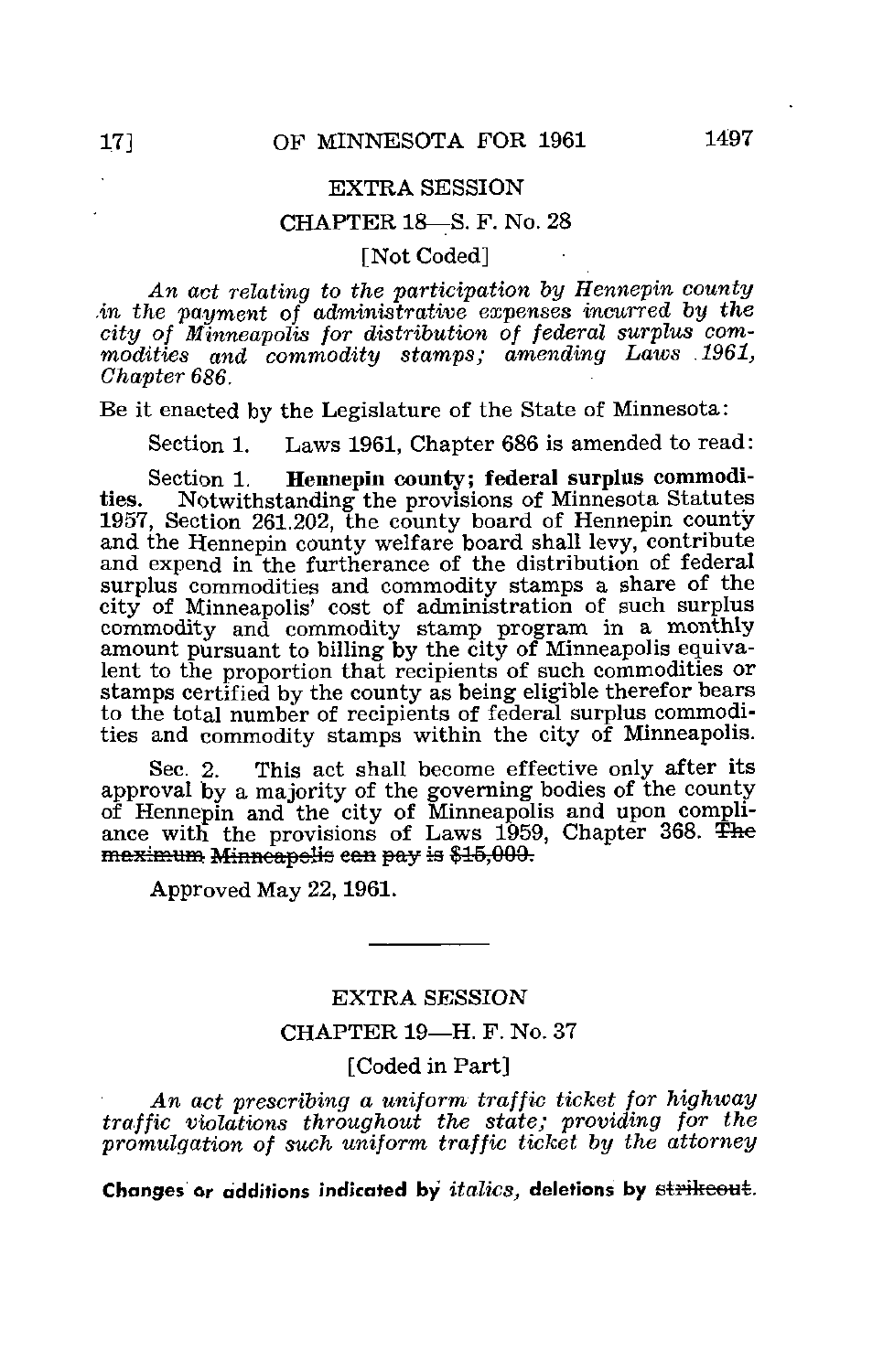general; amending Minnesota Statutes 1957, Section 169,91, by adding a subdivision; repealing Minnesota Statutes 1957, Section 169.91, Subdivision 2.

Be it enacted by the Legislature of the State of Minnesota:

Section 1. [169.99] Uniform traffic ticket. [Subdivision 1.] Except as provided in section 3, there shall be a uniform ticket issued throughout the state by the police and peace officers or by any other person for violations of the highway traffic regulations, which are Minnesota Statutes 1957, Chapter 169 and acts amendatory thereof, and ordinances in conformity thereto. Such uniform traffic ticket shall be in the form and have the effect of a summons and complaint. There shall also be included on the uniform ticket a receipt in lieu of bail which, when signed by the defendant, shall be a guarantee by him of his appearance in the court having jurisdiction over the matter. The uniform traffic ticket shall consist of four parts, on paper sensitised so that copies may be made without the use of carbon paper, as follows:

(1) The complaint, with reverse side for officer's notes for testifying in court, driver's past record, and court's action, printed on white paper;

(2) The abstract of court record for the department of highways, which shall be a copy of the complaint with the certificate of conviction on the reverse side, printed on yellow paper;

(3) The police record, which shall be a copy of the complaint and of the reverse side of copy (1), printed on pink paper;

 $(4)$  The summons, with, on the reverse side, such information as the court may wish to give concerning the traffic violations bureau, and a plea of guilty and waiver, printed on off-white tag stock.

Sec. 2. [Subd. 2.] The attorney general shall by rule or regulation promulgated in the manner provided by law prescribe the detailed form of the uniform traffic ticket, and shall revise the uniform ticket on such subsequent occasions as he deems necessary and proper to keep the uniform ticket in conformity with highway traffic regulations. In the manner provided by law the attorney general shall give notice to all interested parties of a hearing to be held prior to the promulgation of the uniform traffic ticket or any changes therein. The uniform traffic ticket shall not be in mandatory

Changes or additions indicated by *italics*, deletions by <del>strikeout</del>.